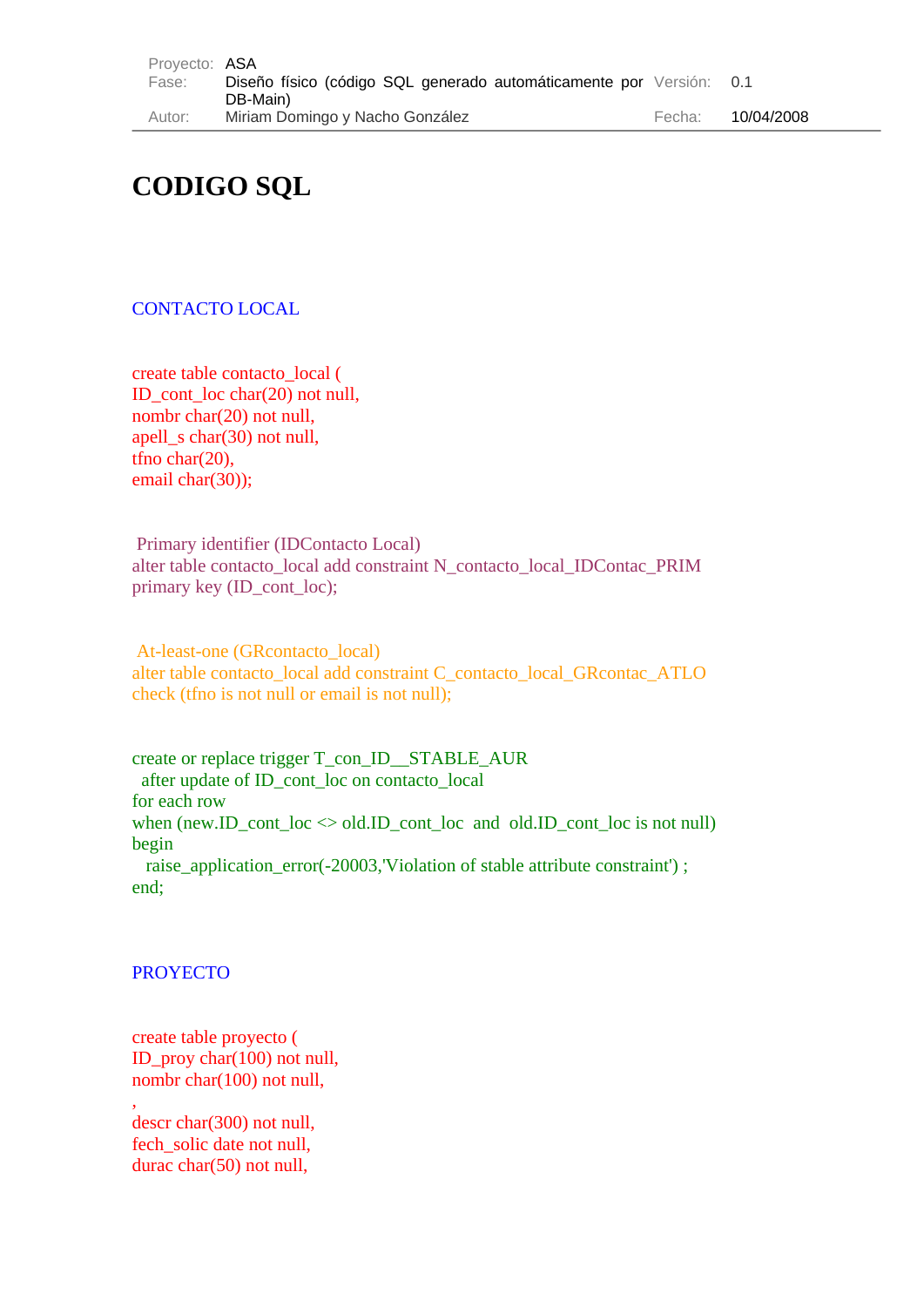| Provecto: ASA |                                                                     |        |            |
|---------------|---------------------------------------------------------------------|--------|------------|
| Fase:         | Diseño físico (código SQL generado automáticamente por Versión: 0.1 |        |            |
|               | DB-Main)                                                            |        |            |
| Autor:        | Miriam Domingo y Nacho González                                     | Fecha: | 10/04/2008 |

benef char(100) not null, final char(200) not null, tipo\_proy char(100) not null, aport contr float(20) not null, pres char(100) not null);

create table proyecto\_aprobado ( fech\_aprob date not null, presup ASA float(5) not null);

 Primary identifier (IDProyecto) alter table proyecto add constraint N\_proyecto\_IDProyecto\_PRIM primary key (ID\_proy);

create or replace trigger T\_pro\_ID\_\_STABLE\_AUR after update of ID\_proy on proyecto for each row when (new.ID proy  $\leq$  old.ID proy and old.ID proy is not null) begin raise\_application\_error(-20003,'Violation of stable attribute constraint') ; end;

# ASOCIACIÓN

create table asociacion ( ID\_asoc char(20) not null, nombr char(20) not null, tfno char(20), email char(30));

Primary identifier (IDAsociación) alter table asociacion add constraint N\_asociacion\_IDAsociación\_PRIM primary key (ID\_asoc);

create or replace trigger T\_aso\_ID\_\_STABLE\_AUR after update of ID\_asoc on asociacion for each row when (new.ID\_asoc  $\leq$  old.ID\_asoc and old.ID\_asoc is not null) begin raise\_application\_error(-20003,'Violation of stable attribute constraint') ;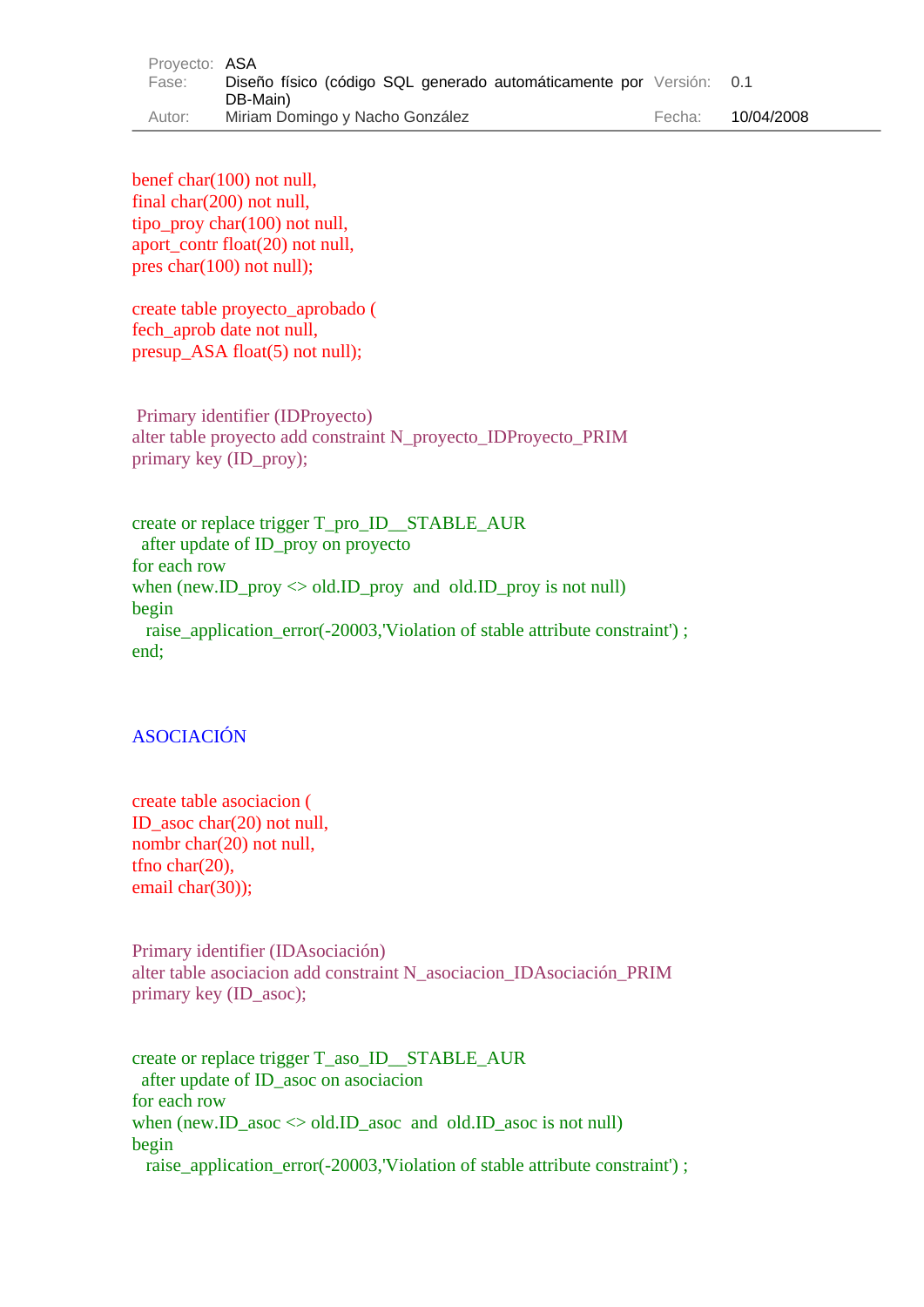| Provecto: ASA |                                                                     |        |            |
|---------------|---------------------------------------------------------------------|--------|------------|
| Fase:         | Diseño físico (código SQL generado automáticamente por Versión: 0.1 |        |            |
|               | DB-Main)                                                            |        |            |
| Autor:        | Miriam Domingo y Nacho González                                     | Fecha: | 10/04/2008 |

end;

### **CONVENIO**

create table convenio ( ID\_conv char(20) not null, cont char(2000) not null);

Primary identifier (IDconvenio) alter table convenio add constraint N\_convenio\_IDconvenio\_PRIM primary key (ID\_conv);

create or replace trigger T\_con\_ID\_\_STABLE\_AUR after update of ID\_conv on convenio for each row when (new.ID\_conv  $\leq$  old.ID\_conv and old.ID\_conv is not null) begin raise\_application\_error(-20003,'Violation of stable attribute constraint') ; end;

# SUBVENCIÓN

create table subvencion ( ID\_subv char(20) not null, fech\_conc date not null, fech\_abon date not null, cuant float(50) not null);

Primary identifier (IDsubvencion) alter table subvencion add constraint N\_subvencion\_IDsubvencion\_PRIM primary key (ID\_subv);

Secondary identifier (subvencion) alter table subvencion add constraint N\_subvencion\_subvencion\_UNI unique (fech\_conc);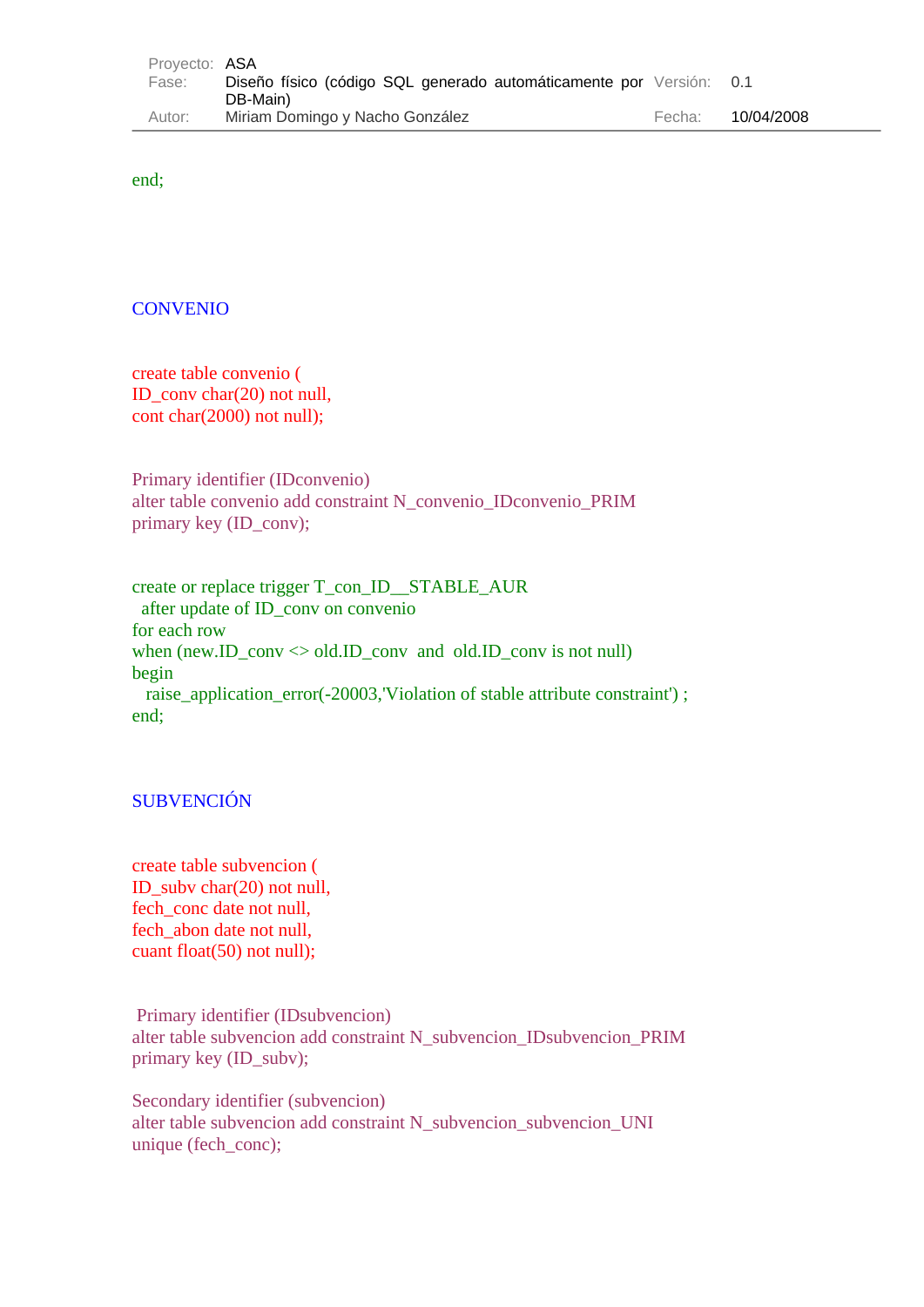| Provecto: ASA |                                                                     |        |            |
|---------------|---------------------------------------------------------------------|--------|------------|
| Fase:         | Diseño físico (código SQL generado automáticamente por Versión: 0.1 |        |            |
|               | DB-Main)                                                            |        |            |
| Autor:        | Miriam Domingo y Nacho González                                     | Fecha: | 10/04/2008 |

create or replace trigger T\_sub\_ID\_\_STABLE\_AUR after update of ID\_subv on subvencion for each row when (new.ID\_subv  $\Diamond$  old.ID\_subv and old.ID\_subv is not null) begin raise application error(-20003,'Violation of stable attribute constraint') ; end;

# ORGANIZACIÓN

create table organizacion ( ID\_organ char(20) not null, nombr char(20) not null);

 Primary identifier (IDorganizacion) alter table organizacion add constraint N\_organizacion\_IDorganiza\_PRIM primary key (ID\_organ);

create or replace trigger T\_org\_ID\_\_STABLE\_AUR after update of ID\_organ on organizacion for each row when  $(new.ID_{organ} \ll old. ID_{organ}$  and  $old.ID_{organ}$  is not null) begin raise\_application\_error(-20003,'Violation of stable attribute constraint'); end;

### **CONVOCATORIA**

create table convocatoria ( ID\_convoc char(1) not null, text char(1000) not null, condic char(1000) not null, dat\_s char(1000) not null, fech limit date not null);

Primary identifier (IDconvocatoria) alter table convocatoria add constraint N\_convocatoria\_IDconvocat\_PRIM primary key (ID\_convoc);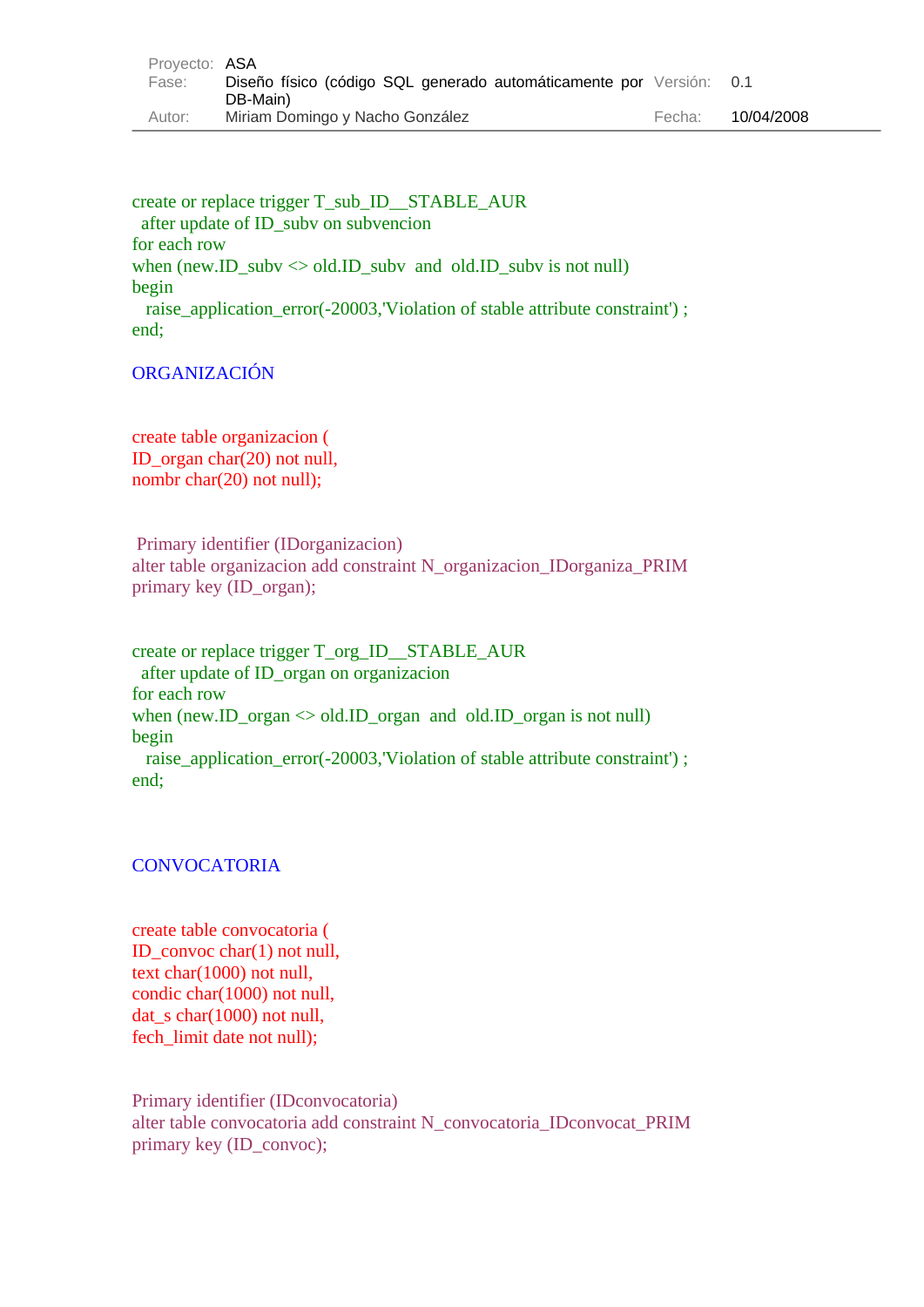| Provecto: ASA |                                                                     |        |            |
|---------------|---------------------------------------------------------------------|--------|------------|
| Fase:         | Diseño físico (código SQL generado automáticamente por Versión: 0.1 |        |            |
|               | DB-Main)                                                            |        |            |
| Autor:        | Miriam Domingo y Nacho González                                     | Fecha: | 10/04/2008 |

create or replace trigger T\_con\_ID\_\_STABLE\_AUR after update of ID\_convoc on convocatoria for each row when  $(new.ID\_convoc \diamond old.ID\_convoc$  and  $old.ID\_convoc$  is not null) begin raise application error(-20003,'Violation of stable attribute constraint') ; end;

## RESPONSABLE

create table responsable ( ID resp char( $20$ ) not null, nombr char(20) not null, apell\_s char(30) not null, tfno char(20), email char(30));

Primary identifier (IDResponsable) alter table responsable add constraint N\_responsable\_IDResponsab\_PRIM primary key (ID\_resp);

create or replace trigger T\_res\_ID\_\_STABLE\_AUR after update of ID\_resp on responsable for each row when (new.ID\_resp  $\Diamond$  old.ID\_resp and old.ID\_resp is not null) begin raise\_application\_error(-20003,'Violation of stable attribute constraint') ; end;

# **COMUNICACIÓN**

create table comunicacion ( ID\_comun char(50) not null, fech date not null);

Primary identifier (IDcomunicacion)